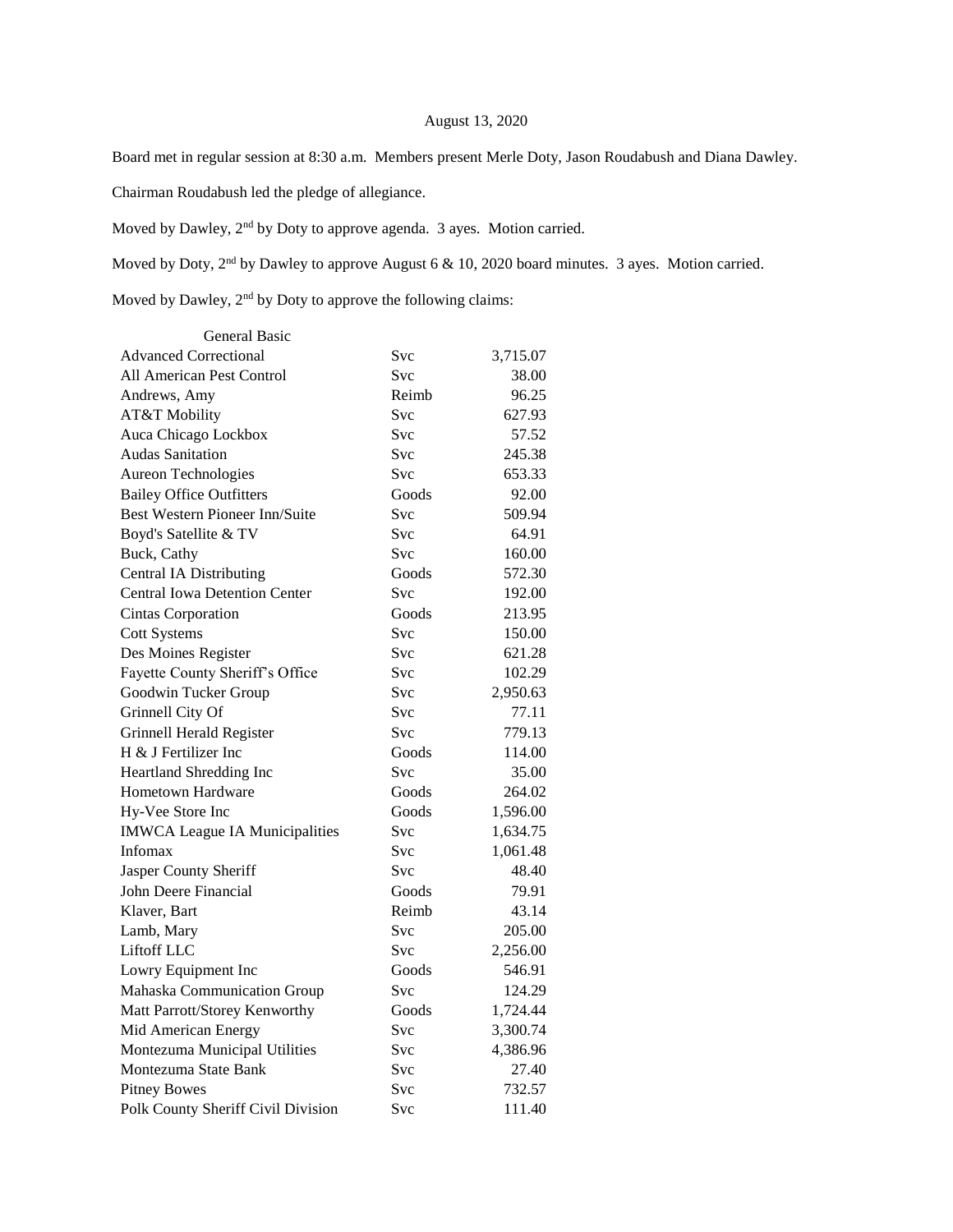| Ponderosa Supply Ltd                  | Goods      | 146.38   |
|---------------------------------------|------------|----------|
| Pow Co Employee Health Plan Tr        | <b>Svc</b> | 480.28   |
| Poweshiek County Secondary Road       | Svc        | 78.00    |
| Dept                                  |            |          |
| <b>Poweshiek Transfer Station</b>     | <b>Svc</b> | 194.20   |
| Premier Office Equip/Rk Dixon         | <b>Svc</b> | 244.60   |
| Racom Corporation                     | <b>Svc</b> | 2,188.00 |
| Scharnweber Water Cond Inc            | Svc        | 370.75   |
| Schumacher Elevator Co                | Svc        | 276.20   |
| <b>Smith Funeral Home</b>             | <b>Svc</b> | 645.00   |
| The Depot Express                     | Goods      | 50.05    |
| <b>Total Choice Shipping</b>          | Goods      | 59.84    |
| True Value                            | Goods      | 1,048.35 |
| <b>United States Cellular</b>         | Svc        | 391.49   |
| <b>US Bank Equipment Finance</b>      | Svc        | 923.20   |
| Verizon                               | Svc        | 40.01    |
| Victor Oil, Inc.                      | Goods      | 901.95   |
| Warnick, Steve                        | Reimb      | 100.00   |
| West Payment Center                   | <b>Svc</b> | 323.70   |
| Windstream                            | <b>Svc</b> | 1,657.49 |
| Windstream Communications Inc         | Svc        | 80.00    |
|                                       | <b>Svc</b> |          |
| Winegarden Hardware Inc               |            | 478.70   |
|                                       |            |          |
| General Supplemental                  |            |          |
| Alphagraphics Of North Liberty        | Goods      | 1,965.00 |
| Des Moines Register                   | <b>Svc</b> | 53.82    |
| Eilander, Melissa                     | Mil        | 21.83    |
| Iowa Secretary Of State               | Svc        | 2,478.35 |
| Matt Parrott/Storey Kenworthy         | Goods      | 5,336.70 |
| Tish, Laura                           | Mil        | 43.66    |
|                                       |            |          |
| <b>MH/DD Services</b>                 |            |          |
| <b>IMWCA League IA Municipalities</b> | Svc        | 149.32   |
| Poweshiek County Auditor              | Svc        | 600.00   |
| Windstream                            | <b>Svc</b> | 20.70    |
|                                       |            |          |
| <b>Rural Services Basic</b>           |            |          |
| Classic Car Wash                      | <b>Svc</b> | 270.00   |
| Des Moines Register                   | Svc.       | 74.78    |
| Grinnell Herald Register              | <b>Svc</b> | 35.28    |
| <b>IMWCA League IA Municipalities</b> | Svc        | 1,690.87 |
| <b>Keystone Laboratories</b>          | Svc        | 89.00    |
| <b>Manatts</b> Inc                    | Goods      | 3,550.63 |
| Oreilly Auto Parts                    | Goods      | 29.94    |
| Taylor Auto Body, Inc                 | <b>Svc</b> | 412.17   |
| The Depot Express                     | Goods      | 1,210.86 |
| Wex Bank                              | Goods      | 117.65   |
| Windstream                            | Svc        | 53.13    |
|                                       |            |          |
| <b>Sanitary Disposal</b>              |            |          |
| <b>HLW</b> Engineering Group          | Svc        | 84.75    |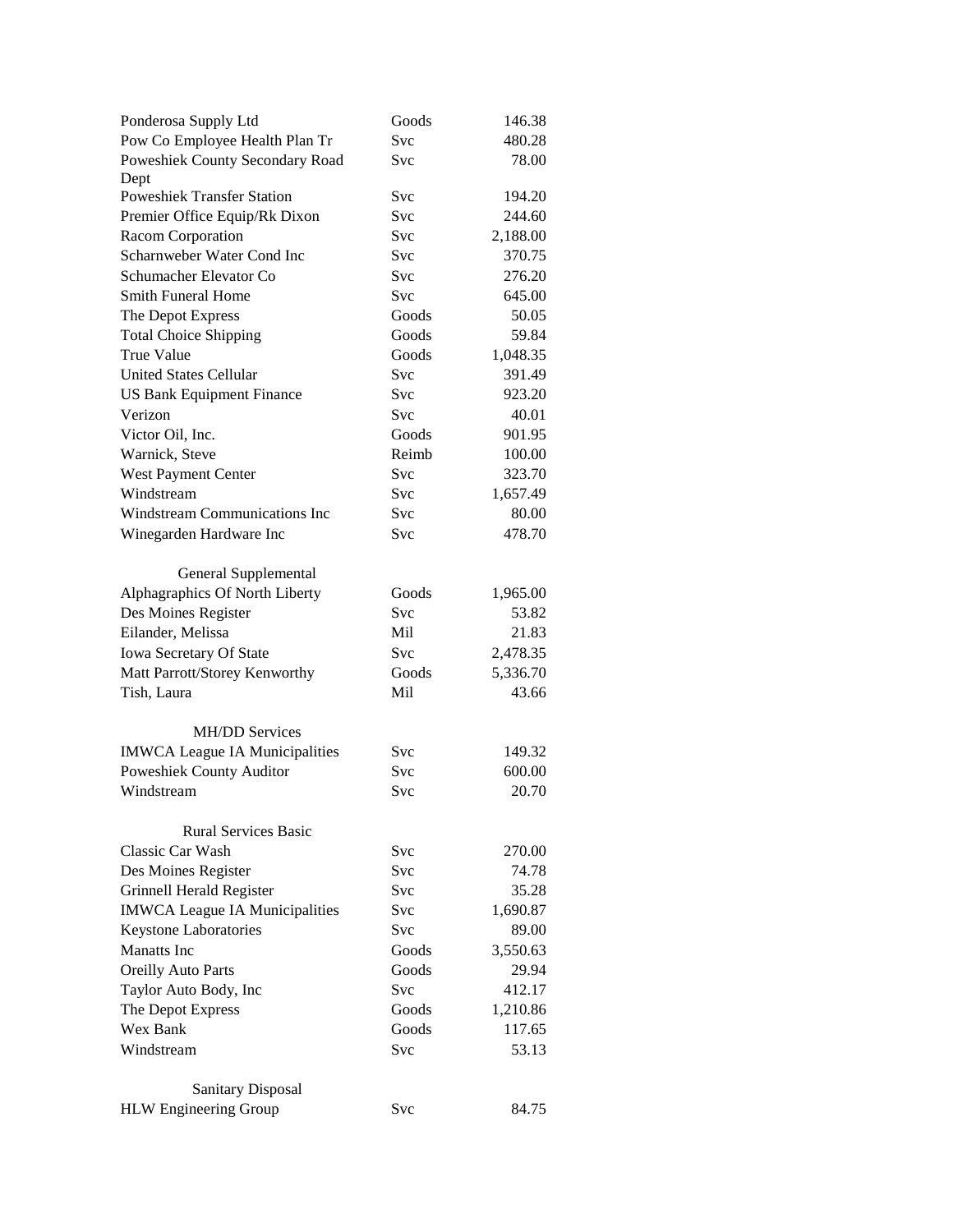| Secondary Road                        |            |            |
|---------------------------------------|------------|------------|
| Airgas Usa LLC                        | Svc        | 823.84     |
| <b>Alliant Energy/IPL</b>             | Svc        | 116.06     |
| Altorfer Machinery Co                 | Svc        | 1,603.92   |
| American Legion Blakley Steven        | Svc        | 343.00     |
| Arnold Motor Supply Inc               | Goods      | 475.02     |
| Auca Chicago Lockbox                  | <b>Svc</b> | 718.30     |
| <b>Audas Sanitation</b>               | <b>Svc</b> | 226.50     |
| <b>Bauer Built</b>                    | Goods      | 6,860.50   |
| Bituminous Materials & Supplies       | Goods      | 755.99     |
| Block, Marty                          | <b>Svc</b> | 225.00     |
| <b>Brooklyn Building Center</b>       | Goods      | 222.32     |
| <b>Brooklyn Mun Utilities</b>         | Svc        | 191.75     |
| <b>Brooklyn Mut Telecommunication</b> | Svc        | 28.22      |
| Calhoun-Burns & Assoc Inc             | Svc        | 1,342.95   |
| Central Iowa Salvage                  | Svc        | 195.00     |
| Deep River City Of                    | Svc        | 54.36      |
| Des Moines Register                   | Svc        | 315.00     |
| Douds Stone LLC                       | Goods      | 2,793.46   |
| <b>Fastenal Company</b>               | Goods      | 811.52     |
| Grinnell City Of                      | Svc        | 47.43      |
| <b>Grinnell Implement Store</b>       | Goods      | 230.00     |
| Halls Feed & Seed                     | Goods      | 94.95      |
| Hoffstetter, Tanner                   | <b>Svc</b> | 783.79     |
| IMWCA, League IA Municipalities       | <b>Svc</b> | 4,748.46   |
| <b>Iowa Prison Industries</b>         | Goods      | 48.00      |
| John Deere Financial                  | Goods      | 195.68     |
| Key Cooperative                       | <b>Svc</b> | 220.56     |
| Krivachek, David                      | Goods      | 164.00     |
| Lone Star Truck & Tire                | Svc        | 300.00     |
| Lowry Equipment Inc                   | Goods      | 64.18      |
| <b>Manatts</b> Inc                    | Svc        | 12,171.62  |
| Martin Equipment Of Il, Inc.          | Goods/Svc  | 13,175.25  |
| <b>Martin Marietta Materials</b>      | Goods      | 117,651.14 |
| MCI                                   | Svc        | 36.01      |
| Mid American Energy                   | Svc        | 180.75     |
| Montezuma Municipal Utilities         | Svc        | 358.71     |
| Morrison Enterprises Inc              | Svc        | 66.00      |
| Mutual Wheel Co                       | Goods      | 157.60     |
| Napa Auto Parts                       | Goods      | 551.69     |
| <b>Nuzum Services</b>                 | Goods/Svc  | 2,461.80   |
| <b>Ohalloran International Inc</b>    | Goods      | 793.58     |
| <b>Peterson Contractors Inc.</b>      | Svc        | 1,600.50   |
| Pow Co Employee Health Plan Tr        | Svc        | 1,921.12   |
| <b>Poweshiek Transfer Station</b>     | Svc        | 36.00      |
| Poweshiek Water Assn                  | Svc        | 111.00     |
| <b>Quill Corporation</b>              | Goods      | 43.75      |
| Racom Corporation                     | Goods      | 135.00     |
| Rockford Rigging Inc                  | Goods      | 385.06     |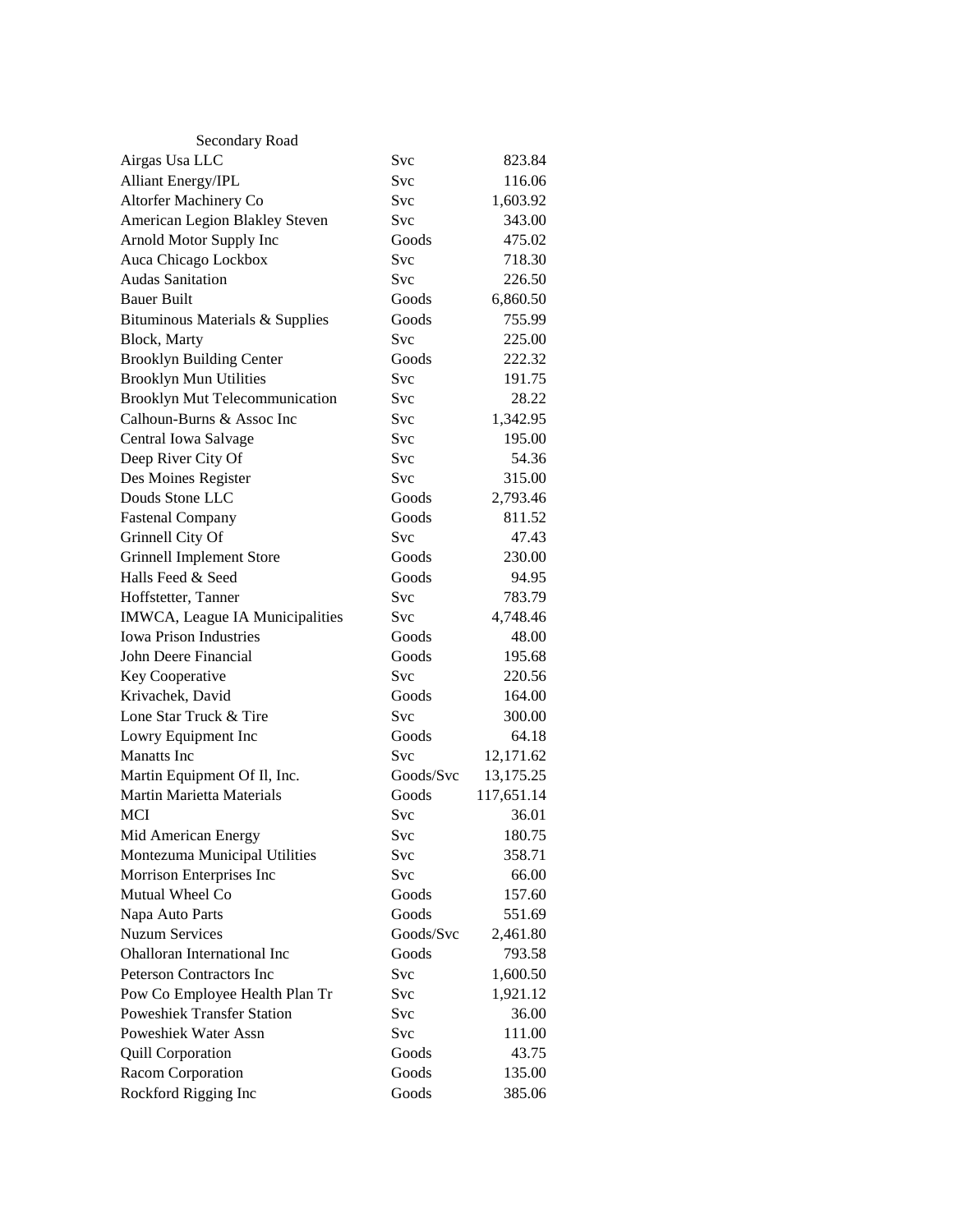| Sinclair Napa                         | Goods   | 566.60    |
|---------------------------------------|---------|-----------|
| Sioux City Truck Sales, Inc.          | Goods   | 578.81    |
| Snap On Tools                         | Goods   | 39.25     |
| Taylor Auto Body, Inc                 | Svc     | 15.00     |
| Tifco Industries, Inc.                | Goods   | 1,599.37  |
| <b>TIP Rural Electric Coop</b>        | Svc     | 174.00    |
| <b>True Value</b>                     | Goods   | 19.99     |
| Vetter Equipment Co.                  | Goods   | 378.01    |
| Victor Lumber Co                      | Goods   | 1,394.38  |
| Victor Oil, Inc.                      | Svc     | 28,045.43 |
| Wex Bank                              | Goods   | 1,645.36  |
| Windstream                            | Svc     | 417.03    |
| Ziegler Inc                           | Goods   | 3,009.32  |
| Sheriff Commissary                    |         |           |
| <b>Swanson Services Corp</b>          | Goods   | 124.62    |
|                                       |         |           |
| <b>Emergency Management Agency</b>    |         |           |
| <b>ICAP</b>                           | Svc     | 2,010.27  |
| <b>IMWCA League IA Municipalities</b> | Svc     | 78.73     |
| Keltek Inc                            | Svc     | 220.00    |
| Mid American Energy                   | Svc     | 132.56    |
| <b>Strat Exe Inc</b>                  | Svc     | 150.00    |
| <b>US Bank Equipment Finance</b>      | Svc     | 15.00     |
| Vannoy Chevrolet Co                   | Svc     | 60.20     |
| Verizon                               | Svc     | 40.01     |
| Windstream                            | Svc     | 219.39    |
| E-911                                 |         |           |
| <b>Alliant Energy/IPL</b>             | Svc     | 145.72    |
| Brooklyn Mut Telecommunication        | Svc     | 229.20    |
| Century Link                          | Svc     | 607.75    |
| Cooperative Telephone Co              | Svc     | 309.48    |
| Disney-Bruggeman, Dawn                | Svc/Mil | 2,362.09  |
| Searsboro Telephone Co                | Svc     | 2,599.17  |
| Sign-Up Ltd                           | Goods   | 114.34    |
| Verizon                               | Svc     | 280.07    |
| Windstream                            | Svc     | 1,528.82  |
| Windstream Communication              | Svc     | 1,829.38  |
| Assessor                              |         |           |
| <b>IMWCA League IA Municipalities</b> | Svc     | 446.87    |
| Matt Parrott/Storey Kenworthy         | Goods   | 27.96     |
| Pow Co Employee Health Plan Tr        | Svc     | 1,440.84  |
| <b>Sutherland Printing</b>            | Goods   | 2,281.30  |
| Windstream                            | Svc     | 82.79     |
| Windstream Communications Inc         | Svc     | 160.00    |
|                                       |         |           |

3 ayes. Motion carried.